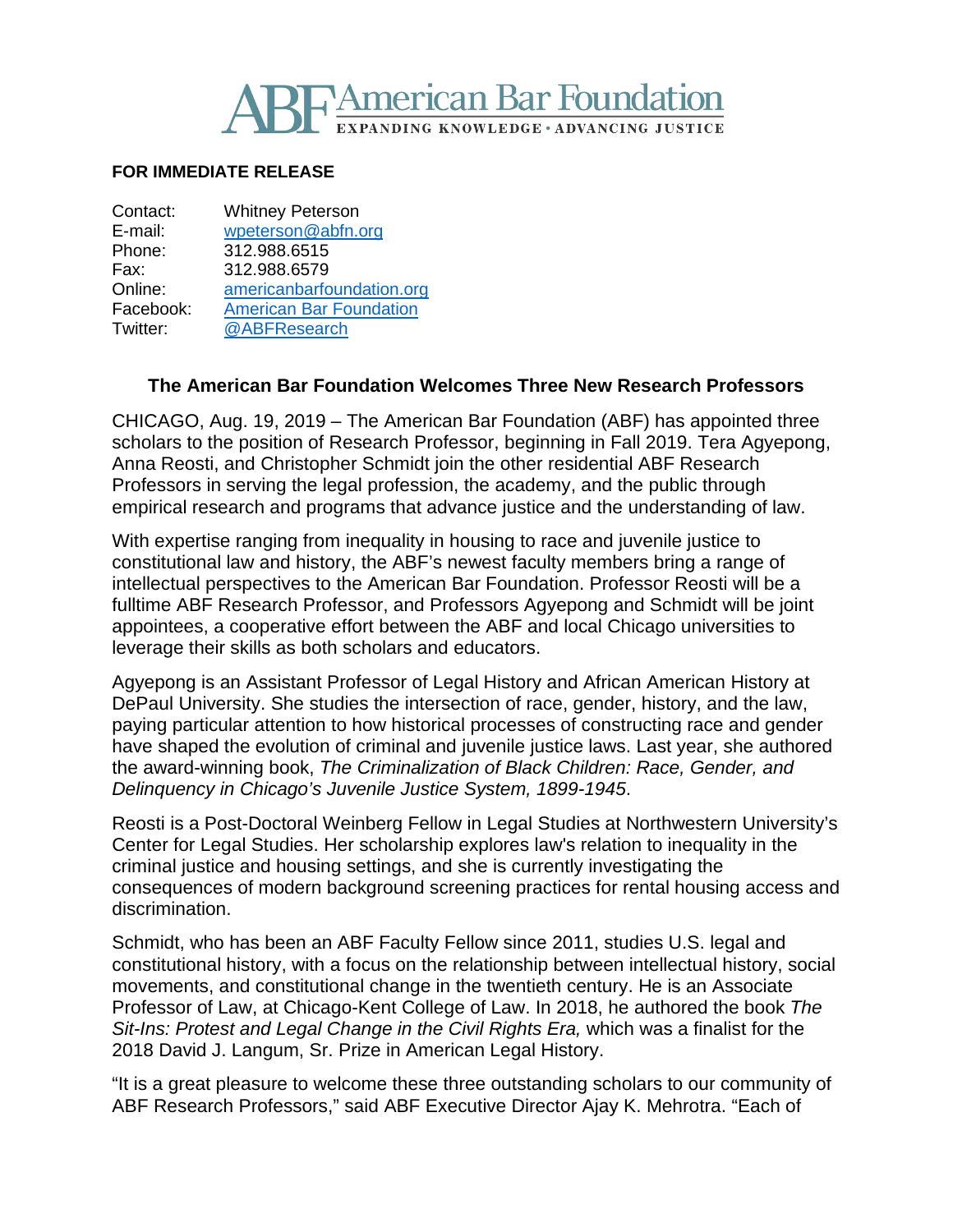them will help us build on research strengths and broaden our scholarly profile at the ABF."

## *About the American Bar Foundation*

*The [American Bar Foundation](http://www.americanbarfoundation.org/index.html) (ABF) is among the world's leading research institutes for the empirical and interdisciplinary study of law. The ABF seeks to expand knowledge and advance justice through innovative, interdisciplinary, and rigorous empirical research on law, legal processes, and legal institutions. To further this mission the ABF will produce timely, cutting-edge research of the highest quality to inform and guide the legal profession, the academy, and society in the United States and internationally. The ABF's primary funding is provided by the [American Bar Endowment](http://www.abendowment.org/) and the [Fellows of](http://www.americanbarfoundation.org/fellows/index.html)  [The American Bar Foundation.](http://www.americanbarfoundation.org/fellows/index.html)*

# *About the ABF's New Research Professors:*

# **Tera Agyepong**

Tera Agyepong is an Assistant Professor of Legal History and African American History at DePaul University. In addition to being awarded the College of Liberal Arts and Social Sciences' first endowed professorship in 2016, she founded and directs a new program in legal history. She received a J.D./Ph.D. from Northwestern Pritzker School of Law and the Department of African American Studies after earning a B.A. and graduating with honors from Stanford University.

Her scholarly interests lay at the intersection of race, gender, history, and the law. She pays particular attention to how historical processes of constructing race and gender have shaped the evolution of criminal and juvenile justice laws. Her first book, *The Criminalization of Black Children: Race, Gender, and Delinquency in Chicago's Juvenile Justice System, 1899-1945* (University of North Carolina Press), was awarded the Society for the History of Childhood and Youth's 2018 Grace Abbott Book Prize. She has also authored book chapters and articles in scholarly venues like *Northwestern Journal of International Human Rights, Journal of African American History*, and *Gender and History.*

# **Anna Reosti**

Anna Reosti is a Post-Doctoral Weinberg Fellow in Legal Studies at Northwestern University's Center for Legal Studies. Her scholarship explores law's relation to inequality in the criminal justice and housing settings. Her current research investigates the consequences of modern background screening practices for rental housing access and discrimination, as well as the capacity of local innovations in fair housing law to